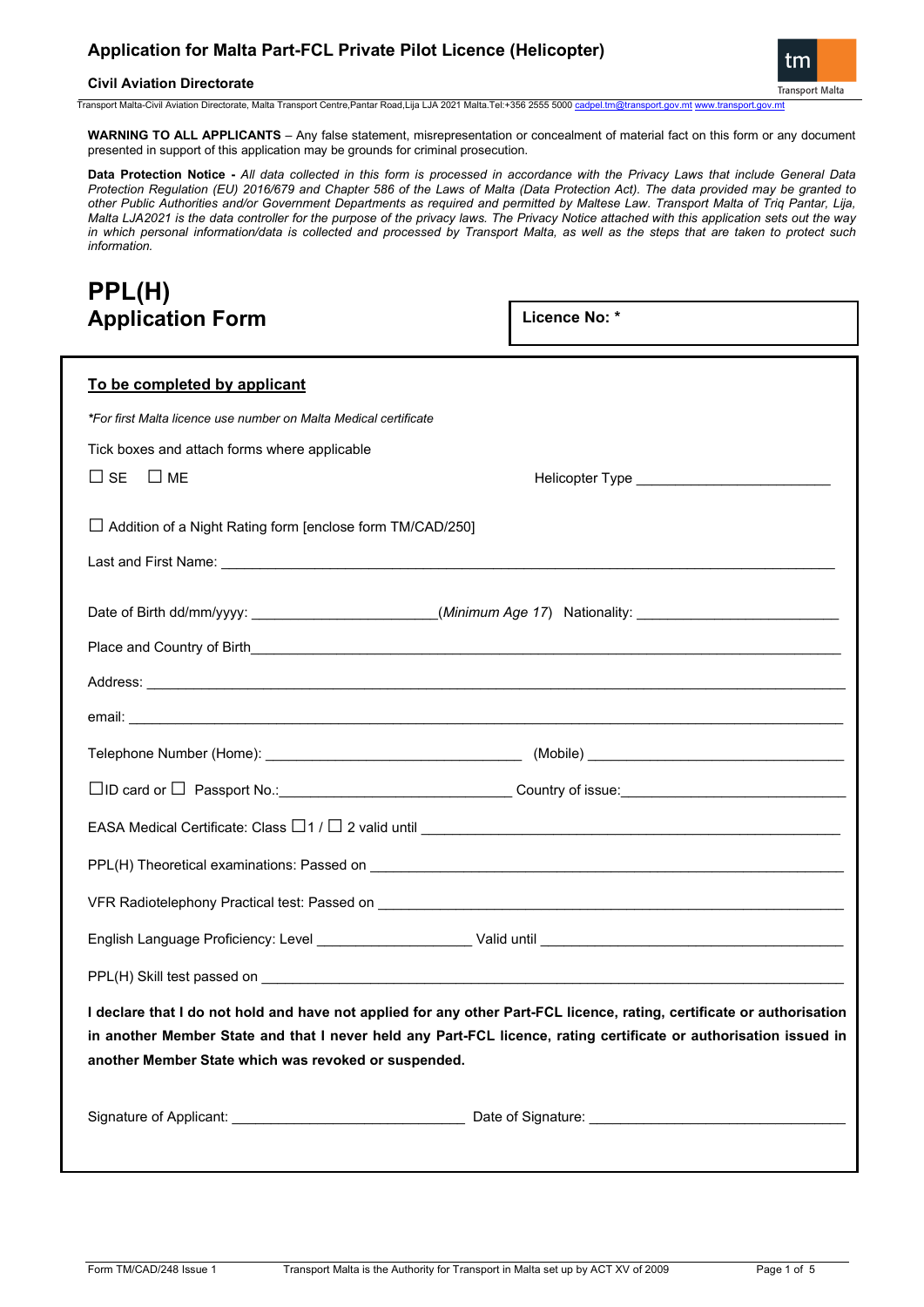

# **Civil Aviation Directorate**

Transport Malta-Civil Aviation Directorate, Malta Transport Centre,Pantar Road,Lija LJA 2021 Malta.Tel:+356 2555 5000 [cadpel.tm@transport.gov.mt](mailto:cadpel.tm@transport.gov.mt) www.tra

| PPL(H)<br><b>Application form</b>                                                                                                                                                                                                                                                                                                                                                                                                                                | <b>Licence No:</b>                          |
|------------------------------------------------------------------------------------------------------------------------------------------------------------------------------------------------------------------------------------------------------------------------------------------------------------------------------------------------------------------------------------------------------------------------------------------------------------------|---------------------------------------------|
| To be completed by ATO and signed by Head of Training                                                                                                                                                                                                                                                                                                                                                                                                            |                                             |
|                                                                                                                                                                                                                                                                                                                                                                                                                                                                  |                                             |
|                                                                                                                                                                                                                                                                                                                                                                                                                                                                  |                                             |
|                                                                                                                                                                                                                                                                                                                                                                                                                                                                  |                                             |
| aircraft, with the exception of balloons, can be credited with 10% of their total flight time as PIC on such aircraft up to a<br>maximum of 6 hours. Credit can only be given according to FCL.210.H PPL(H) The credit cannot include the<br>requirement for the 10 hours of supervised solo / 5 hours solo cross country / 185km (100 NM) solo cross country flight.<br>[Enclose copy of licence and relevant pages of log book on which credit has been given] |                                             |
| Total Flight Instruction hours completed in helicopters at ATO: _________(Minimum 45 hours less Credit)                                                                                                                                                                                                                                                                                                                                                          |                                             |
|                                                                                                                                                                                                                                                                                                                                                                                                                                                                  |                                             |
| Flight experience on above type of helicopter __________________________________(Minimum 35 hours)                                                                                                                                                                                                                                                                                                                                                               |                                             |
| Dual Flight Instruction hours completed: __________ Min 25 hrs of which in FNPT or FFS______ Max 5 hrs                                                                                                                                                                                                                                                                                                                                                           |                                             |
| Supervised Solo Flight time Hours: _______ Min 10 hrs including ______ hours of solo cross-country Min 5 hrs                                                                                                                                                                                                                                                                                                                                                     |                                             |
| To be completed by Instructor supervising qualifying Solo Navigation flight                                                                                                                                                                                                                                                                                                                                                                                      |                                             |
| Solo Cross country flight of<br>stop landings at 2 aerodromes different from the aerodrome of departure have been made.                                                                                                                                                                                                                                                                                                                                          | km Minimum 185 km (100NM) during which full |
|                                                                                                                                                                                                                                                                                                                                                                                                                                                                  |                                             |
|                                                                                                                                                                                                                                                                                                                                                                                                                                                                  |                                             |
| Destination<br>Leg 2: Departure                                                                                                                                                                                                                                                                                                                                                                                                                                  | Distance                                    |
|                                                                                                                                                                                                                                                                                                                                                                                                                                                                  |                                             |
|                                                                                                                                                                                                                                                                                                                                                                                                                                                                  |                                             |
|                                                                                                                                                                                                                                                                                                                                                                                                                                                                  |                                             |
|                                                                                                                                                                                                                                                                                                                                                                                                                                                                  |                                             |
| To be completed by an authorised Flight Radiotelephony Examiner                                                                                                                                                                                                                                                                                                                                                                                                  |                                             |
|                                                                                                                                                                                                                                                                                                                                                                                                                                                                  |                                             |
|                                                                                                                                                                                                                                                                                                                                                                                                                                                                  |                                             |
|                                                                                                                                                                                                                                                                                                                                                                                                                                                                  |                                             |
|                                                                                                                                                                                                                                                                                                                                                                                                                                                                  |                                             |
| The ATO confirms that the candidate has been trained according to the approved syllabus and<br>assures the required proficiency level.                                                                                                                                                                                                                                                                                                                           |                                             |
| Signature of Head of Training: _______________________                                                                                                                                                                                                                                                                                                                                                                                                           |                                             |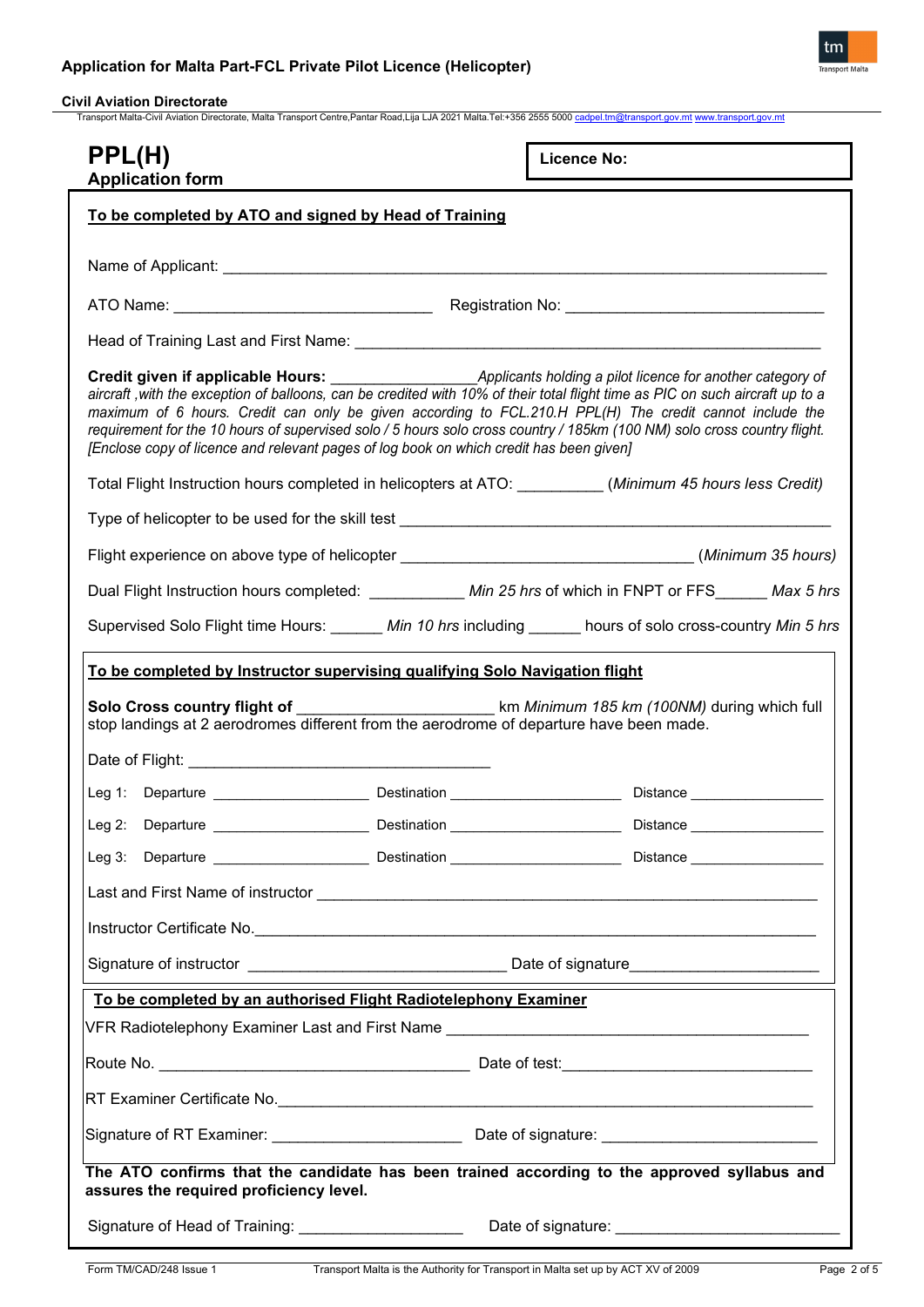

| PPL(H)<br><b>Licence No:</b><br><b>Application form</b>                                                                                                         |                                     |
|-----------------------------------------------------------------------------------------------------------------------------------------------------------------|-------------------------------------|
| <b>Submission Instructions</b><br><b>Documents Required:</b>                                                                                                    | <b>Office</b><br><b>use</b><br>Only |
| 1. A copy of the Malta ID Card (both sides) or Passport<br>[Original has to be presented before licence is collected]                                           |                                     |
| 2. A copy of the Medical Certificate<br>[Original has to be presented before licence is collected]                                                              |                                     |
| Log Book – All flight instruction / ground instruction /<br>3.<br>under supervision flight entries must be signed by the instructor                             | (3)                                 |
| 4. A copy of the PPL(H)Theoretical Knowledge Examination Results<br>[If not issued by Transport Malta original has to be presented before licence is collected] | $\overline{A}$                      |
| Copy of RT Examiner authorisation if not issued by Transport Malta<br>5.                                                                                        | (5)                                 |
| Copy of ATO Approval Certificate if not issued by Transport Malta<br>6.                                                                                         | (6)                                 |
| Copy of Examiner Certificate if not issued by Transport Malta<br>7.                                                                                             |                                     |
|                                                                                                                                                                 |                                     |

- 8. Copy of Language Proficiency Certificate
- 9. Copy of any licence for which credit is claimed [Original has to be presented before licence is collected]
- 10. Original PPL skill test form required
- 11. Copy of Instructor Licence if not issued by Transport Malta [if applicable]

# **It is important to send all the documents to avoid a delay in the issue of the licence.**

 $(8)$ 

 $\bigcirc$ 

[1]

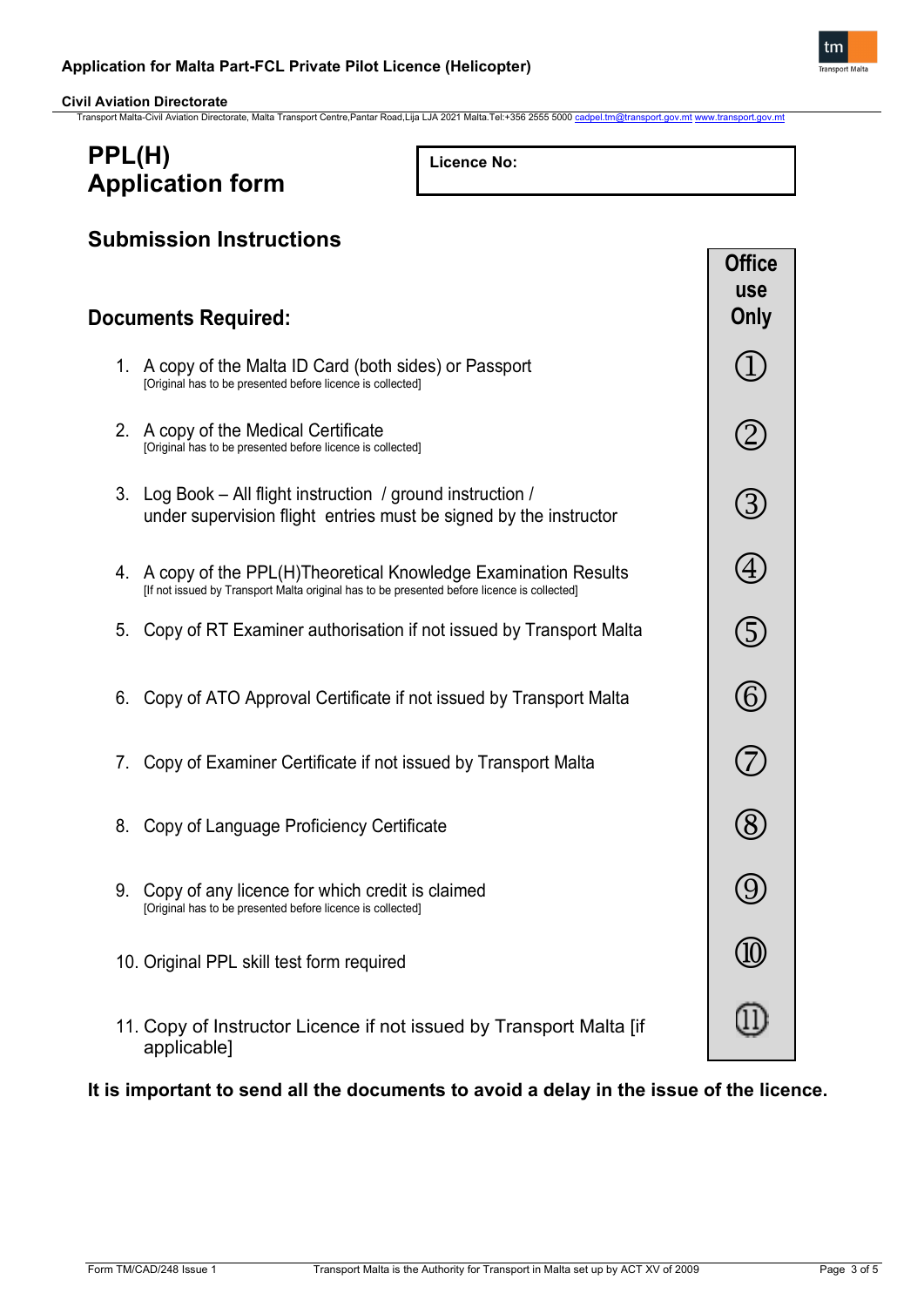

**Civil Aviation Directorate**

Transport Malta-Civil Aviation Directorate, Malta Transport Centre,Pantar Road,Lija LJA 2021 Malta.Tel:+356 2555 5000 c

# **Transport Malta – Civil Aviation Directorate Bank Details:**

Bank Name: Bank of Valletta Bank Branch: Naxxar Bank Address: 38, Triq tal-Labour, Naxxar NXR 9020 Bank's BIC Code: VALLMTMT Sort Code: 22013 Account Holder: Transport Malta – Civil Aviation Directorate Account No: 12000580013 IBAN No: MT13VALL 22013 0000 000 12000 5800 13

**Fee**: The applicable fee in the Malta Air Navigation Order / Scheme of Charges on the Transport Malta website has to be submitted with the application.

**Queries**: If you need additional information send an email to [cadpel.tm@transport.gov.mt](mailto:cadpel.tm@transport.gov.mt) to the attention of **Personnel Licensing Section, Civil Aviation Directorate** giving your contact telephone number.

**Send completed form to**: Transport Malta - CAD, Centre, Pantar Road Lija, LJA 2021, Malta.